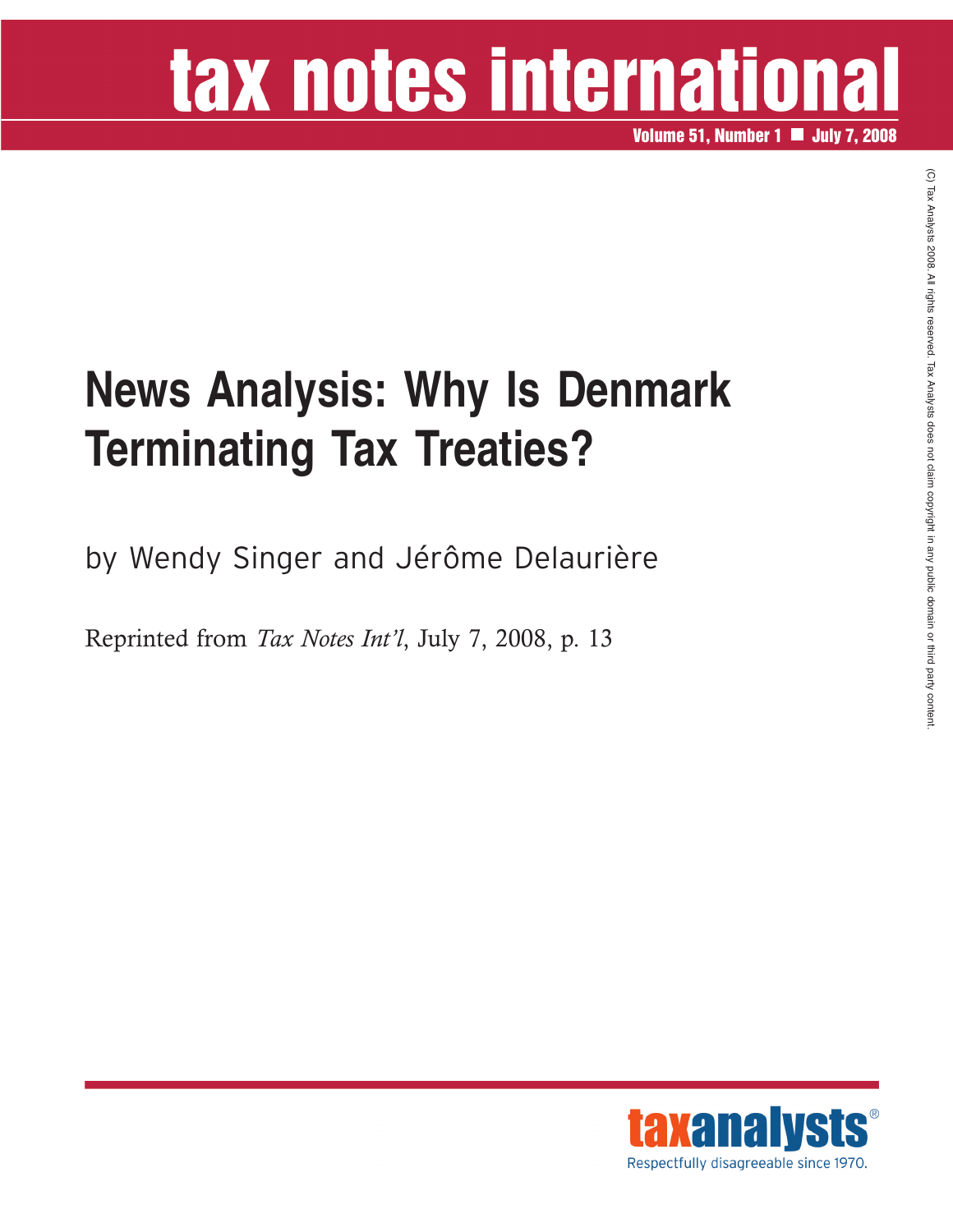## HIGHLIGHTS

### **News Analysis: Why Is Denmark Terminating Tax Treaties?**

#### *by Wendy Singer and Jérôme Delaurière*

After thinly veiled warnings by Denmark's government, followed by the Danish parliament's enactment of a law authorizing the government to terminate Denmark's tax treaties with France and Spain, the Danish Ministry of Finance on June 10 announced that the two treaties will be terminated effective January 1, 2009. (For prior coverage, see *Doc 2008-12962* or *2008 WTD 115-3.*)

The principal bone of contention that led to this relatively radical measure was Denmark's insistence on the right to tax Danish private pensions paid to retirees who have taken up residence in the Riviera or the Costa del Sol. But this news would be of little interest other than for the retirees concerned if the only consequence were a risk of double taxation of Danish private pensions paid to those taxpayers.

Terminating the treaty with France may have serious collateral effects on international investors who have structured their French real estate investments using Danish companies — a possible consequence that has not displeased the French tax authorities. When the protocol to the France-Luxembourg tax treaty came into effect on January 1, the Denmark-France treaty probably became the last treaty that allowed investors in French real estate a double exemption — both in France and in Denmark — for capital gains realized on the sale of French real estate held directly by a foreign company (provided the company has no permanent establishment in France to which the gain is effectively connected).

It is generally believed that it is still possible to achieve tax-free capital gains on the sale of shares of French companies owning real estate under the Luxembourg treaty (as amended) and others, such as the Belgian treaty, but because that does not normally provide a buyer with a step-up in basis, that exit approach is less attractive than the structure that was possible using a Danish company — until the repudiation of the treaty.

Accordingly, international investors who took advantage of the opportunity afforded by the Danish treaty to secure an optimal exit strategy from French real estate investments will have to consider reorganizing their existing structures before January 1, 2009. Failing that, capital gains realized by the investors' Danish companies on the sale of French real estate will be subject to French tax at the rate of 33-1/3 percent or even, in the case of transactions by a dealer, up to 50 percent.

While the loss of the opportunity afforded by the Danish structure for French real estate investors may be the most visible effect of the treaty's termination for international investors ultimately situated outside Denmark, other treaty provisions will also be missed, and risks of double taxation will arise as a result.

Because of the lack of an operative bilateral PE definition, a Danish company could be exposed to French corporate income tax as a result of having activities in France that would not rise to the level of a PE under most OECD model treaties. For example, under French domestic law, if a foreign company simply carries out a ''complete commercial cycle'' in France, that is sufficient nexus to trigger French corporate income tax liability.

While in principle Denmark does not tax its resident corporations on their income from foreign establishments as defined under Danish domestic law, Danish tax rules may not construe the ''complete commercial cycle'' in France as amounting to such an establishment.

Regarding dividends paid between France and Denmark, the treaty generously provided for a zero withholding tax rate without any minimum threshold requirement, and the EU parent-subsidiary directive will often provide similar protection from withholding tax. However, France's implementation of the directive contains an antiabuse requirement that may be more stringent than its interpretation of its tax treaties that do not contain a specific treaty-shopping provision. These types of issues might be resolved when a new treaty is negotiated between France and Denmark.

However, the window of opportunity for direct real estate investment by a foreign company will likely not be reopened.

The termination of the Denmark-France treaty is an unusual event — and hopefully will remain so — in international tax policy and politics. Some observers will remember the United States' termination in 1987 of its tax treaty with the Netherlands Antilles; 10 days

 $\widehat{\Omega}$